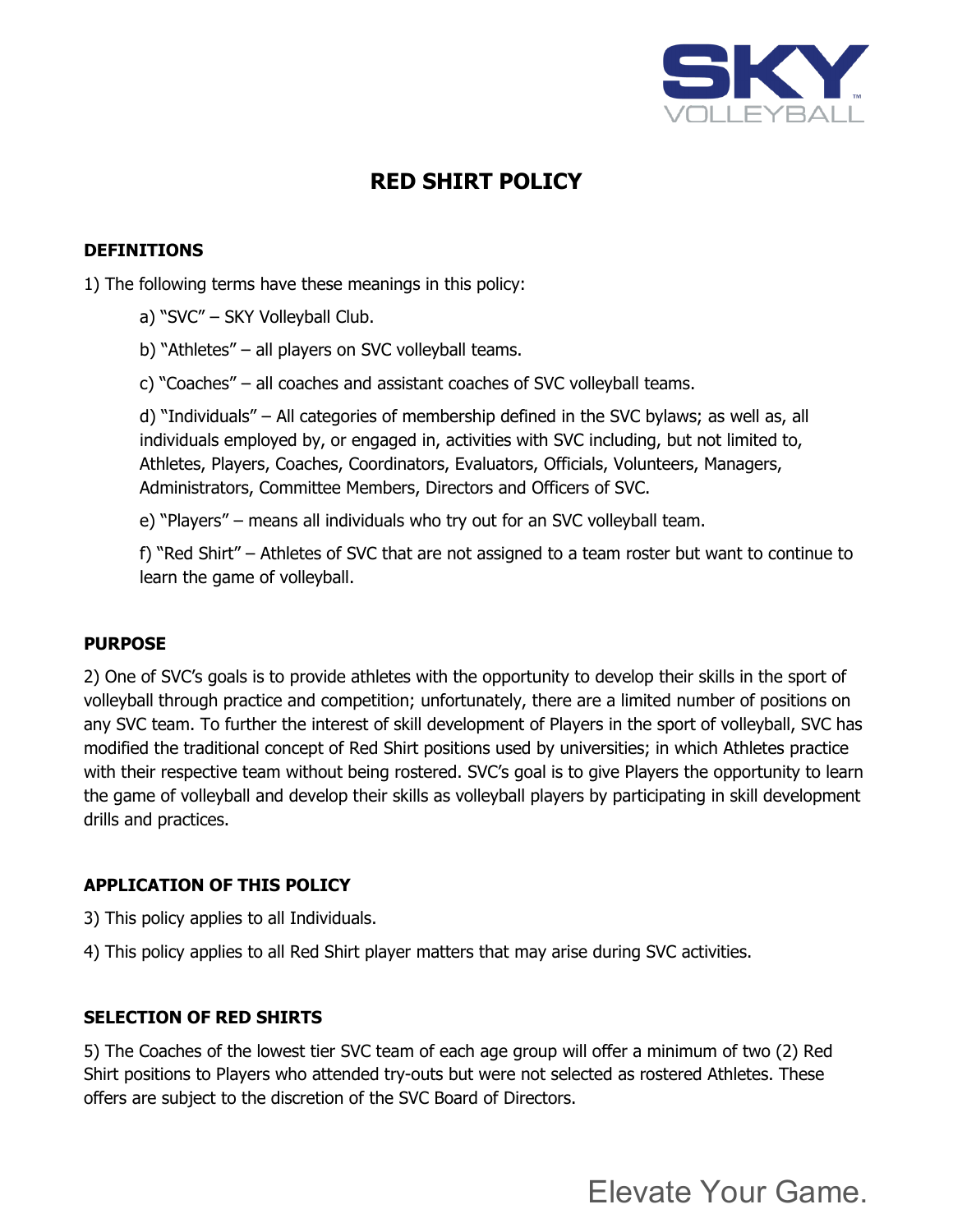

6) If an offer for a Red Shirt position is refused, the Coach (at their discretion) will decide whether that Red Shirt position is offered to another Player.

a) The Coach will consider the following when deciding whether to offer the Red Shirt position to another player:

i) time before the first practice;

ii) amount of Red Shirt positions already accepted; and

iii) the purpose of the Red Shirt Policy.

## Example provided below:

If 28 female Athletes tryout for the 16U SVC girls' team and SVC has committed/planned to run one (1) 16U AA team and one (1) 16U A team, the 16U A team will offer a minimum of two (2) Red Shirt positions to girls not selected to play as rostered Athletes on either team. In the event one of the Red Shirt player offers is refused, the Coach will decide whether to offer that Red Shirt position to another Player.

# **RED SHIRT FEES**

7) The Red Shirt will pay a fee \$300, or such other amount as decided by the SVC Board of Directors.

- 8) The Red Shirt Fee will include:
	- a) Volleyball Canada and Volleyball BC Registration fees;
	- b) all practice and skill development, gym rentals, janitorial costs, equipment;
	- c) club administration costs; and,
	- d) select team apparel as decided by the SVC Board of Directors.

# **RED SHIRT RIGHT TO TEMPORARILY PLAY IN COMPETITION**

9) The Red Shirt will not play in competition unless a rostered Athlete suffers an injury, illness or absence preventing that rostered Athlete from playing in a competition.

10) In the event that a rostered Athlete suffers an injury, illness or absence, the Coach will offer one (1) of the Red Shirt players the right to become a rostered Athlete for the period of the competition. If the Red Shirt refuses, the Coach will make the same offer to the remaining Red Shirts in whatever order the Coach deems appropriate.

11) The Coach will have sole discretion as to which Red Shirt is offered to play in any competition.

12) In the event the Red Shirt accepts the offer made in section nine (9) to participate in an out-ofregion competition, a \$75 fee will apply. This fee is to be paid before commencement of the competition.